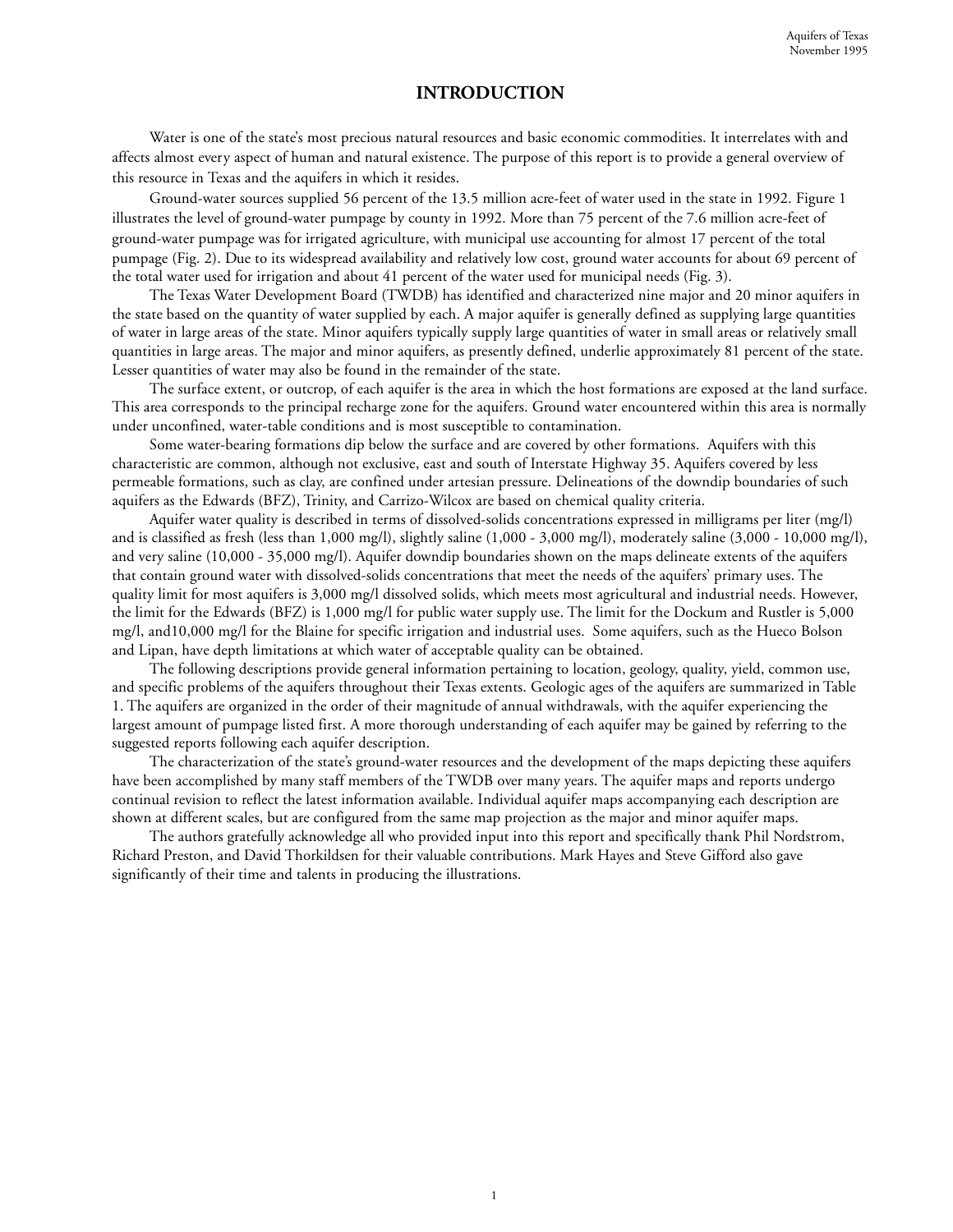

# **Figure 1. 1992 Ground-Water Pumpage**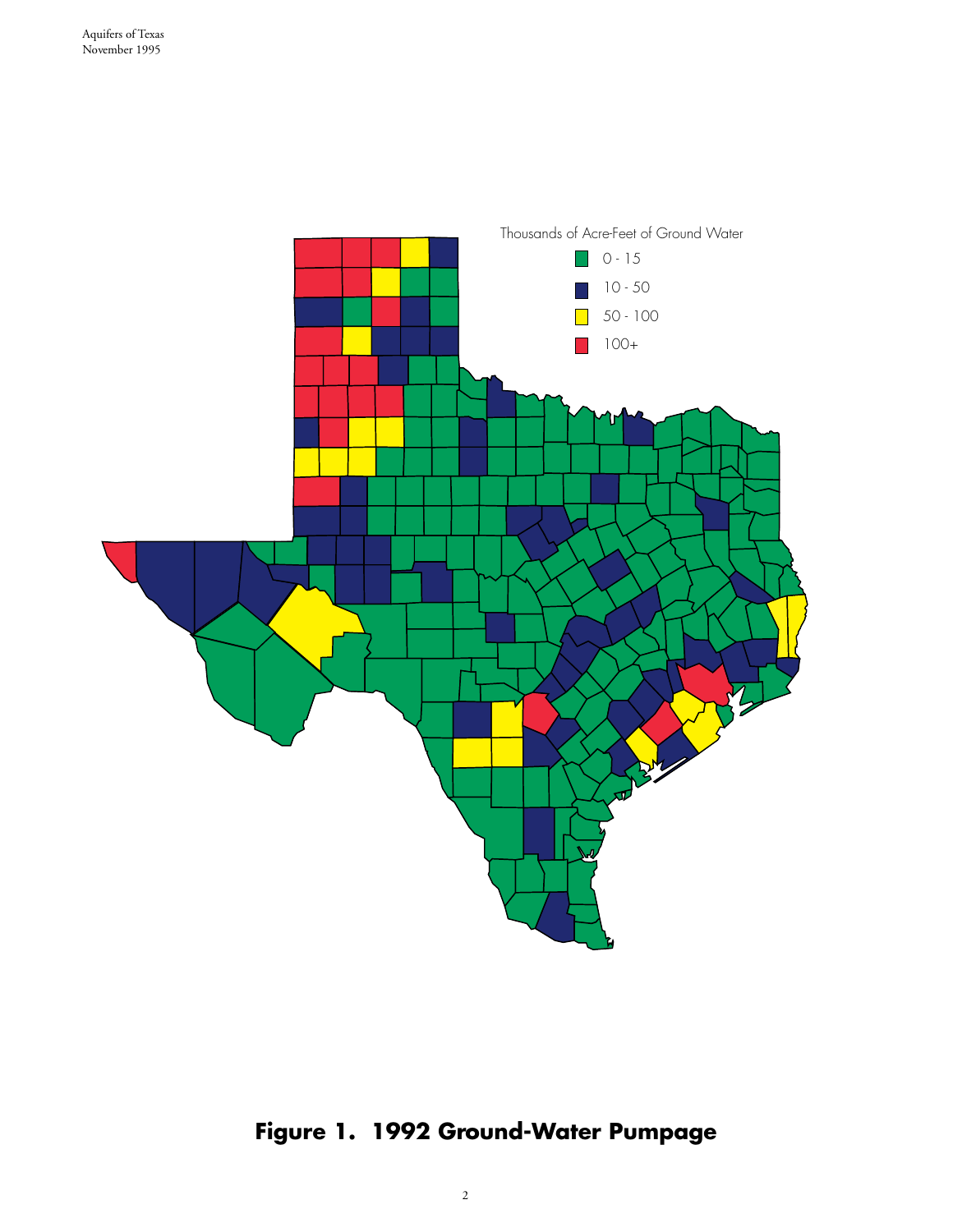

# **Figure 2. 1992 Ground-Water Use**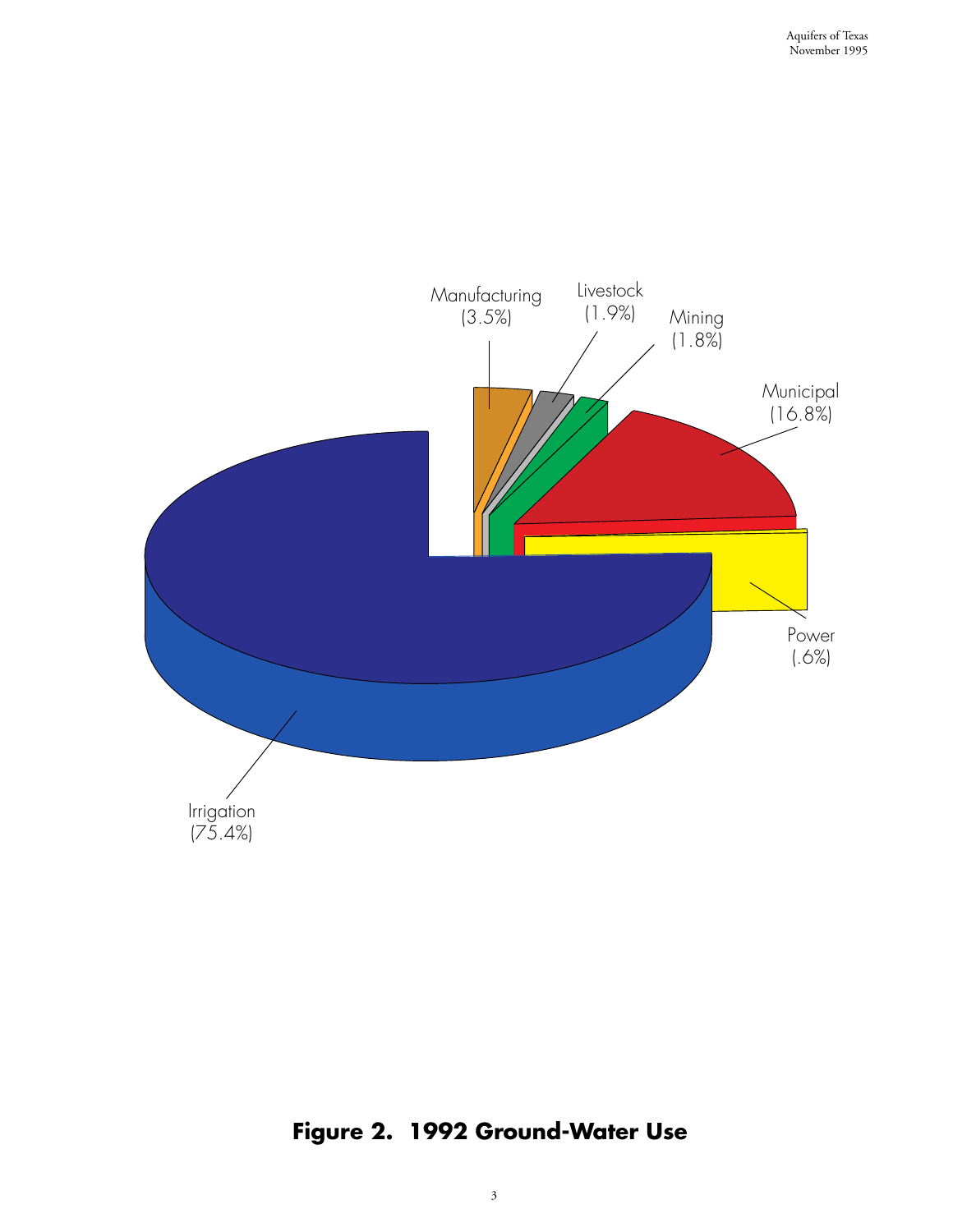

**Figure 3. 1992 Water Use by Type**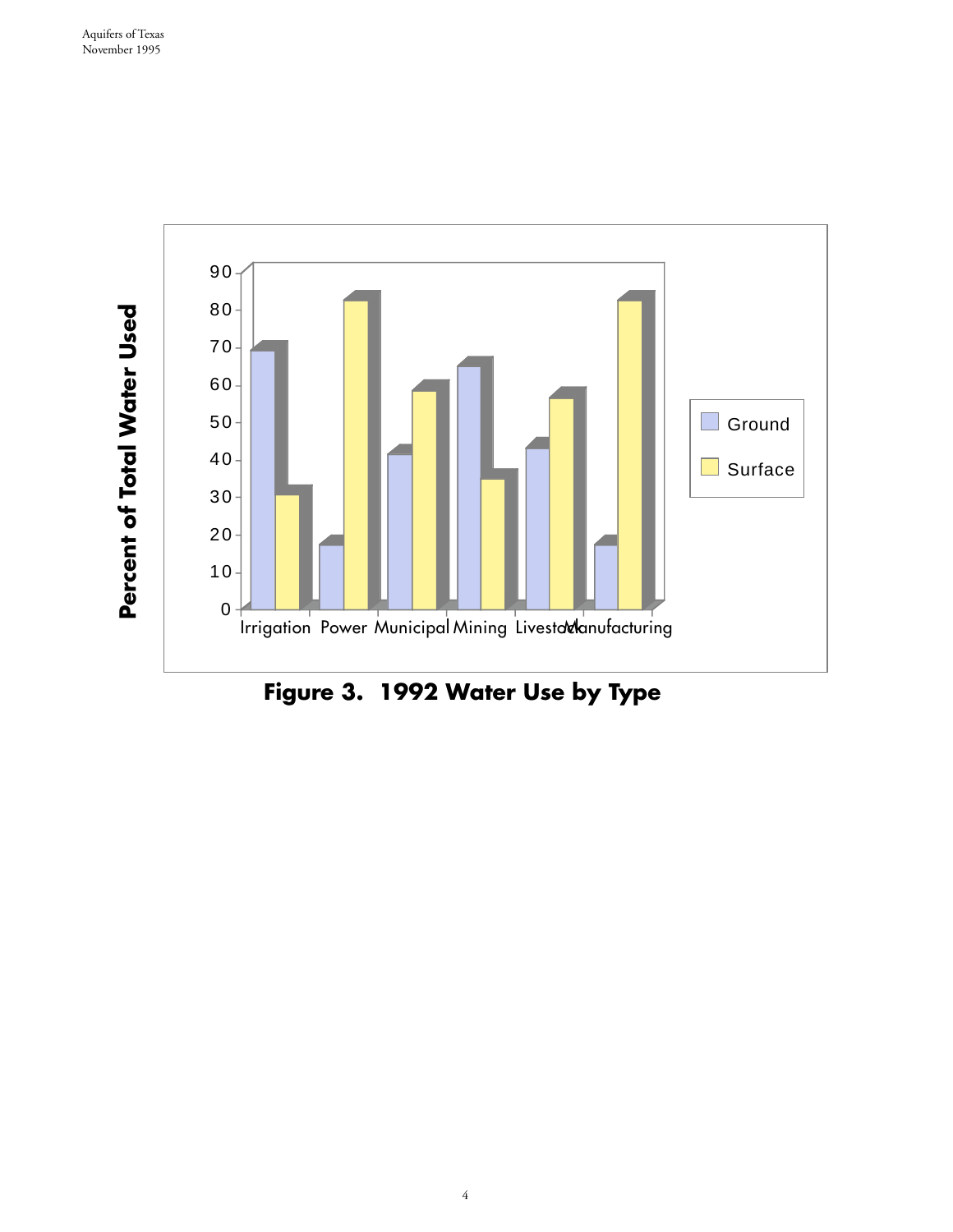| Era       | Period          | Aquifer                                                                                                                                                       |
|-----------|-----------------|---------------------------------------------------------------------------------------------------------------------------------------------------------------|
| Cenozoic  | Quaternary      | <b>Cenozoic Pecos Alluvium</b><br><b>Brazos River Alluvium</b><br><b>West Texas Bolsons</b><br>Seymour<br>Lipan                                               |
|           | <b>Tertiary</b> | <b>Gulf Coast</b><br>Carrizo-Wilcox<br>Hueco-Mesilla Bolson<br>Ogallala<br><b>Sparta</b><br>Igneous<br><b>Queen City</b>                                      |
| Mesozoic  | Cretaceous      | Woodbine<br><b>Edwards-Trinity (Plateau)</b><br><b>Edwards-Trinity (High Plains)</b><br>Edwards (BFZ)<br>Trinity<br><b>Nacatoch</b><br>Blossom<br>Rita Blanca |
|           | Jurassic        | Rita Blanca                                                                                                                                                   |
|           | Triassic        | Dockum                                                                                                                                                        |
| Paleozoic | Permian         | <b>Blaine</b><br><b>Bone Spring-Victorio Peak</b><br><b>Capitan Reef Complex</b><br><b>Rustler</b><br>Lipan                                                   |
|           | Pennsylvanian   | <b>Marble Falls</b><br><b>Marathon</b>                                                                                                                        |
|           | Mississippian   | <b>Marathon</b>                                                                                                                                               |
|           | Devonian        | <b>Marathon</b>                                                                                                                                               |
|           | Silurian        | <b>Marathon</b>                                                                                                                                               |
|           | Ordovician      | Ellenburger-San Saba<br>Marathon                                                                                                                              |
|           | Cambrian        | Ellenburger-San Saba<br>Hickory                                                                                                                               |
|           | Precambrian     |                                                                                                                                                               |

### **Table 1. Geologic Ages of Aquifers in Texas**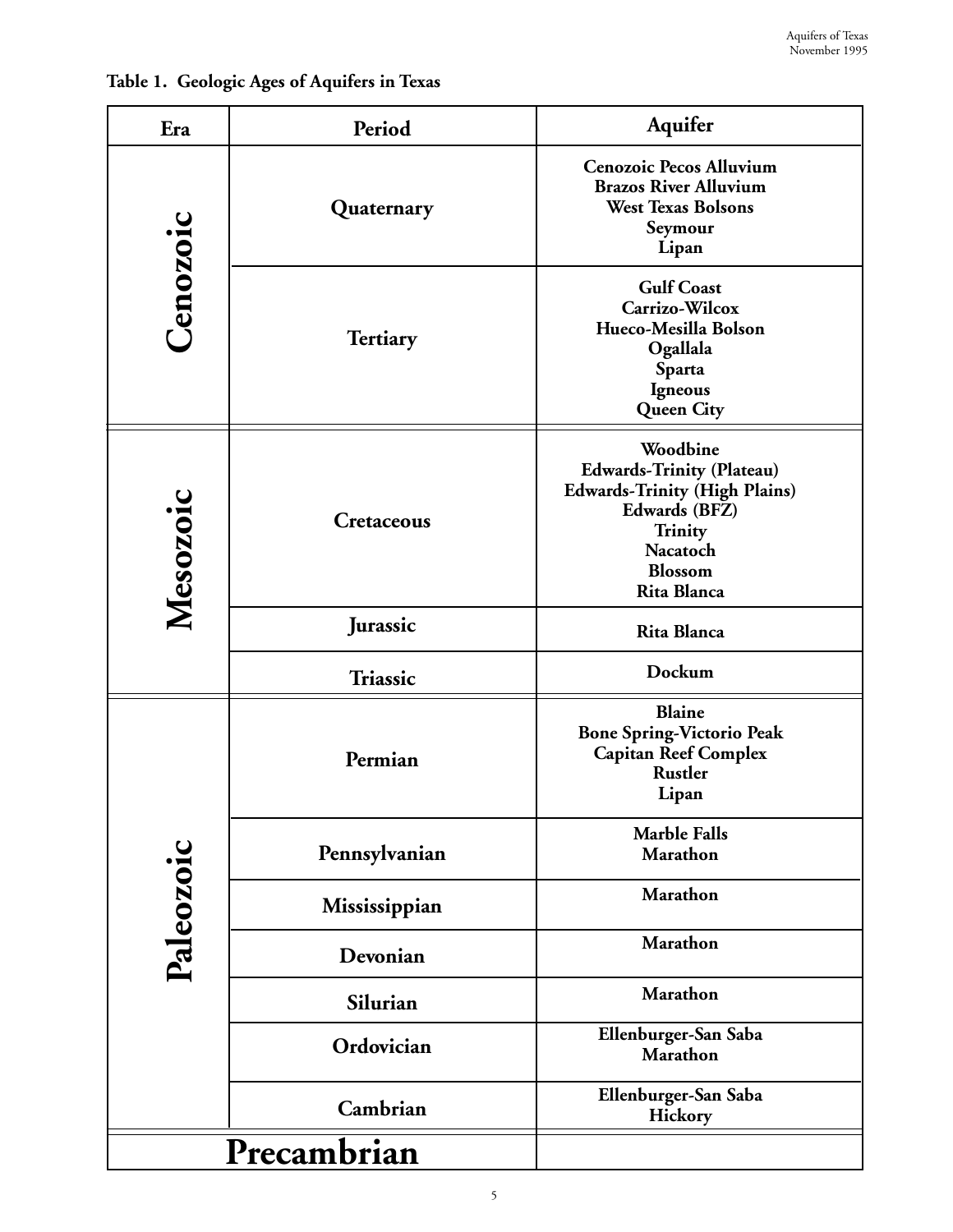#### **GENERAL GROUND-WATER PRINCIPLES**

Vast quantities of water percolate underground through geologic formations known as *aquifers*. The occurrence of water within the formations takes different forms. In sedimentary rocks, such as those composed of sand and gravel, water is contained in the spaces between grains. Some of the largest aquifers in Texas, including the Ogallala, Gulf Coast, and Carrizo-Wilcox, hold water in this fashion. Limestone formations, such as the Edwards, contain water in crevices and caverns caused in part by dissolution of the limestone by ground water. A third occurrence of ground water is within the cracks, fractures, and joints developed in harder formations such as granite and volcanic rock.

Two rock characteristics of fundamental importance related to the occurrence of ground water are *porosity,* which is the amount of open space contained in the rock, and *permeability,* the ability of the porous material to allow fluids to move through it. In sedimentary rocks consisting of sandstone, gravel, clay, and silt, the porosity is a function of the size, shape, sorting, and degree of cementation of the grains. In limestone and other harder rock, the porosity is a function of openings such as cracks, crevices, and caverns. Fine-grained sediments, such as clay and silt, usually have high porosity. However, due to the small size of the voids in these sediments, the permeability is low, and these formations do not readily yield or transmit water. For a geologic formation to be an aquifer, it must be porous, permeable, and yield water in sufficient quantities to provide a usable supply.

*Recharge* is the addition of water to an aquifer. This water may be absorbed from precipitation, streams, and lakes either directly into a formation or indirectly by way of leakage from another formation. Generally, only a small portion of the total precipitation seeps down through the soil cover to reach the water table. Among the factors that influence the amount of recharge to an aquifer are the amount and frequency of precipitation; the areal extent of the outcrop or intake area; the topography, type and amount of vegetation, and condition of soil cover in the outcrop area; and the ability of the aquifer to accept recharge and transmit it to areas of discharge.

Ground water is said to occur under either *water-table* or *artesian* conditions. Ground water in the outcrop of many aquifers is unconfined and under water-table conditions. Water under these conditions is under atmospheric pressure and will rise or fall in response to changes in the volume of water stored. In most places, the configuration of the water table approximates the topography of the land surface. In a well penetrating an unconfined aquifer, water will rise to the level of the water table.

Away from the outcrop, ground water in the aquifer may occur beneath a relatively impermeable bed. Here, water is under artesian, or confined, conditions, and the impermeable bed confines the water under a pressure greater than atmospheric. In a well penetrating an artesian aquifer, water will rise above the confining bed. If the pressure head is large enough to cause the water in the well to rise above the land surface, the well will flow.

Ground water moves from areas of recharge to areas of discharge, or from points of higher water level to points of lower water level. Under normal artesian conditions, movement of ground water usually is in the direction of the aquifer's regional dip. Under water-table conditions, the slope of the water table, and consequently the direction of ground-water movement, are usually closely related to the slope of the land surface. However, in the case of both artesian and water-table conditions, local anomalies develop in which some water moves toward pumpage areas. The rate of ground-water movement in an aquifer is normally very slow, or in the magnitude of a few feet to a few hundred feet per year.

*Discharge* is the loss of water from an aquifer by either artificial or natural means. Artificial discharge takes place from flowing and pumped water wells, and from drainage ditches, gravel pits, or other excavations that intersect the water table. Natural discharge occurs as springs, evaporation, transpiration, and leakage between formations.

Changes in water levels indicate a change in the ground-water storage in an aquifer. These changes can be due to many causes, with some regionally significant and others confined to more local areas. In short, water-level fluctuations are caused by changes in recharge and discharge.

When recharge is reduced, as in the case of a drought, or when pumpage is greater than recharge, some of the water discharged from the aquifer must be withdrawn from storage, resulting in a decline of water levels. If water levels are lowered excessively, springs and shallow wells may go dry. However, when sufficient precipitation resumes or pumpage is reduced, the volume of water drained from storage may be replaced and water levels will rise accordingly. Changes in water levels in water-table aquifers are generally less pronounced than in artesian aquifers.

When a water well is pumped, water levels in the vicinity are drawn down in the shape of an inverted cone with its apex at the pumped well. The development of these *cones of depression* depends on the aquifer's ability to store and move water and on the rate of pumping. If the cone of one well overlaps the cone of another, additional lowering of water levels will occur as the wells compete for the same water.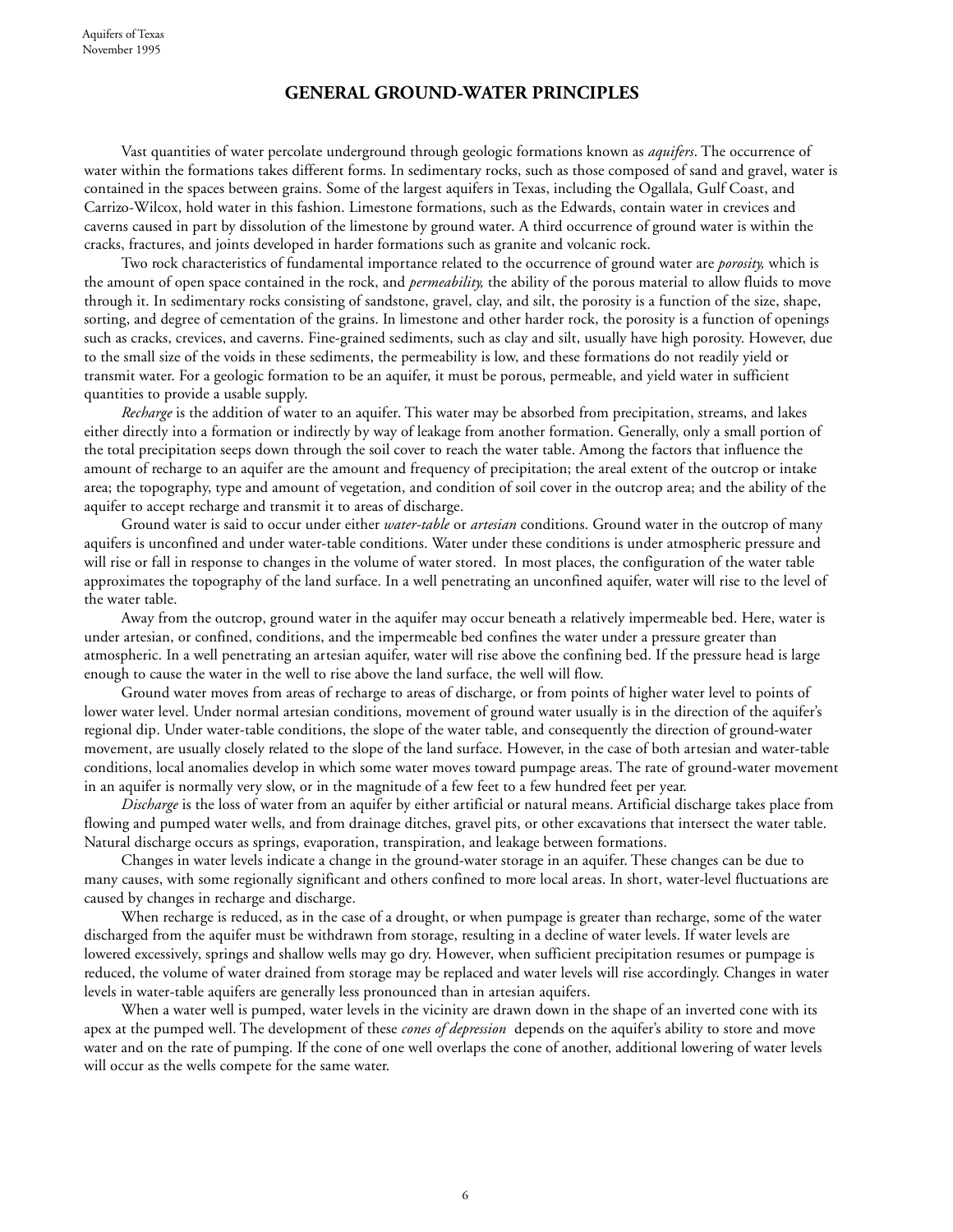# MAJOR AQUIFERS OF TEXAS